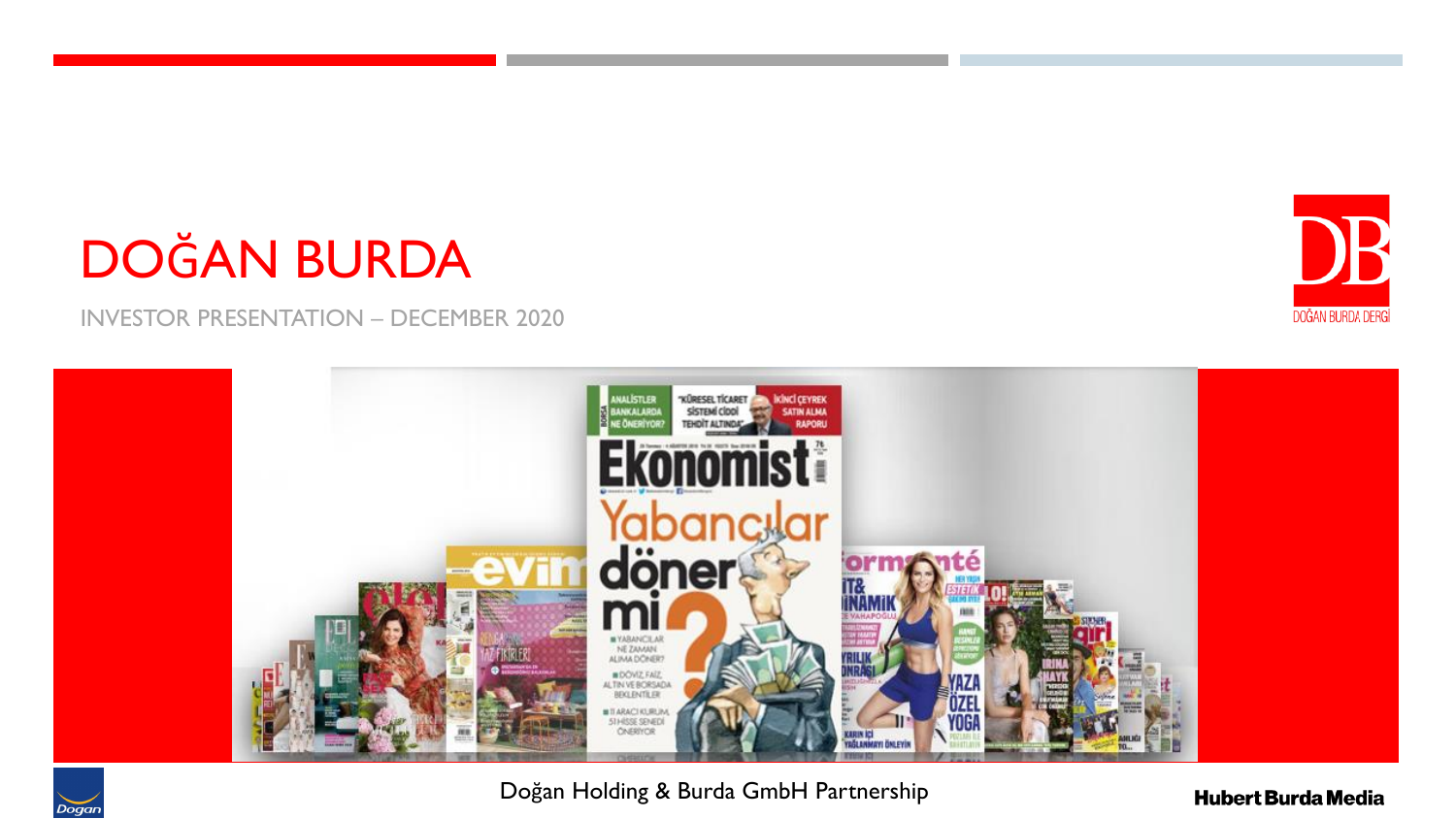# DOĞAN BURDA: LEADING MAGAZINE GROUP IN TURKEY

- JV of Doğan Holding & Burda GmbH,
- Diverse portfolio with well-known and leading brands with 62 publications (monthlies, weeklies and various other magazines).
- Focusing on digital activities for securing long-term audience: 31 brands, 4 e-sales web sites and 22 tablet and mobile application.
- $\blacksquare$  DB maintains #1 position with a market share of 46% in magazine circulation & 63% in magazine ad market in FY20.
- Net cash position of TL19.0 mn as of FY20end.

# # 1 Magazine Company in Turkey

Turkish magazine circulation market



**Others** 

54%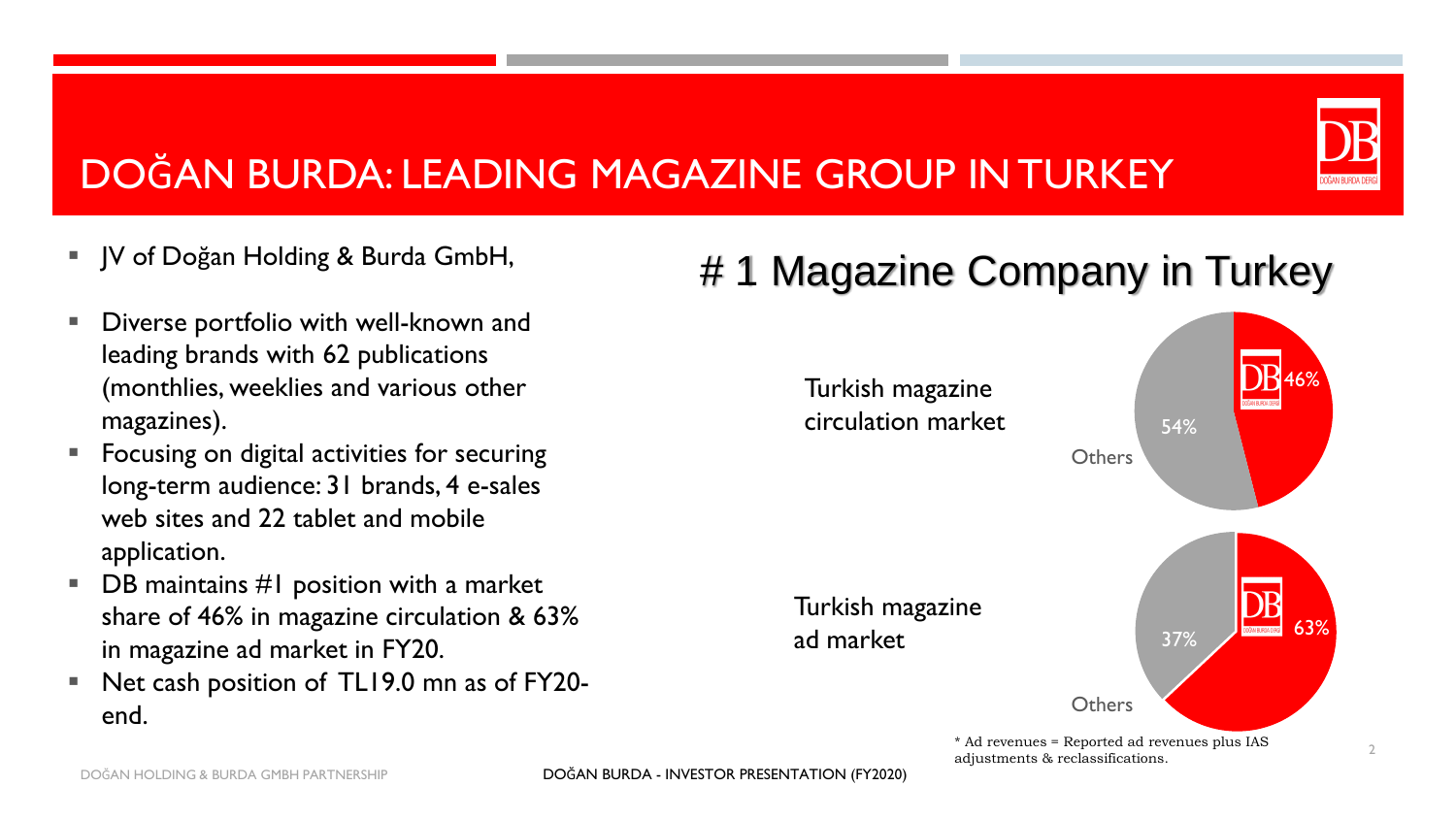# DOĞAN BURDA DERG

# WIDE SELECTION OF MAGAZİNES FOR EVERY TASTE

**Dogan Burda offers a broad portfolio of magazines to suit everyone** 

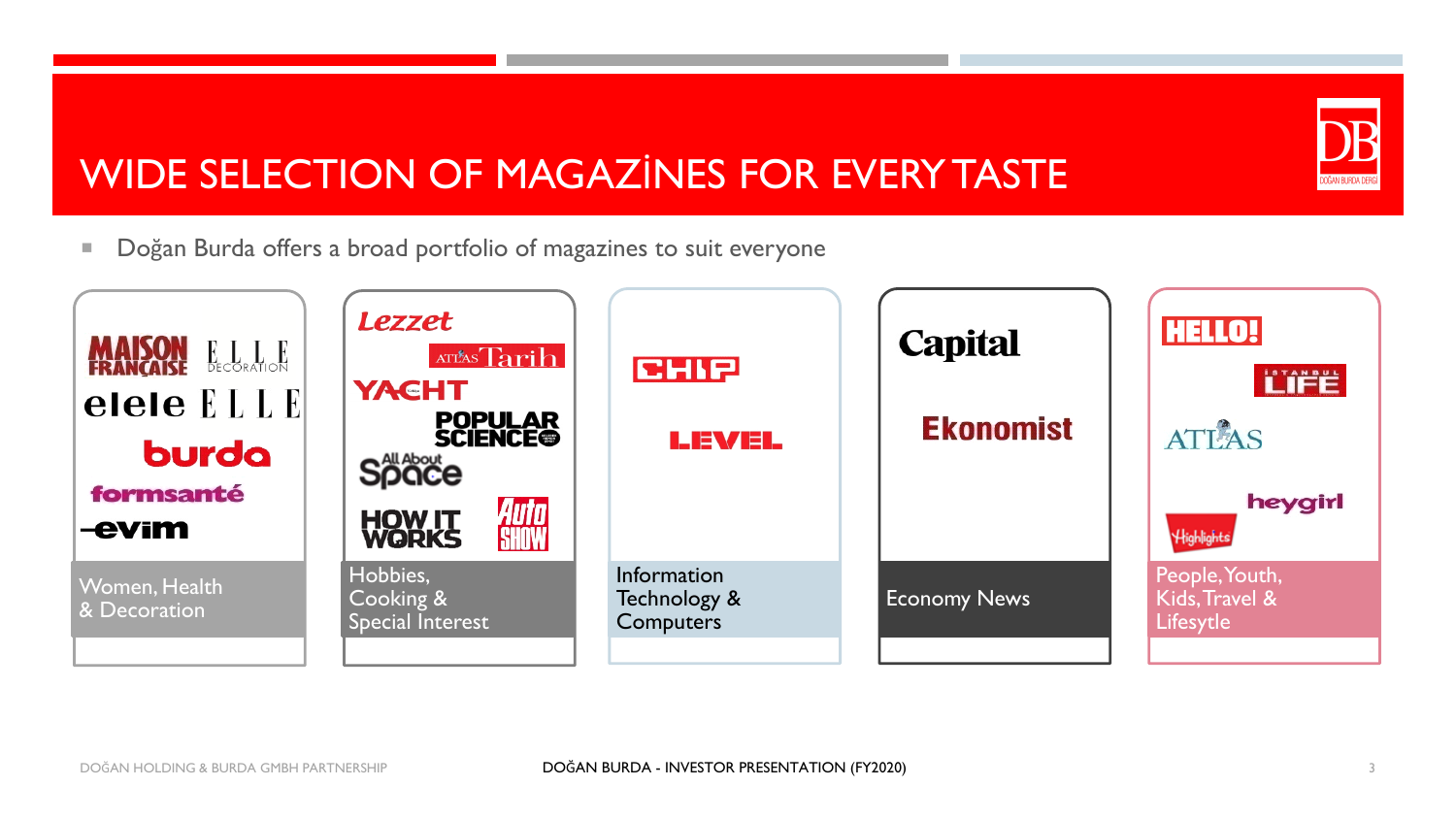# INTERNATIONALLY RECOGNIZED BRANDS & LICENSES

| <b>Magazine</b>                                         | <b>Licensor</b>                               |
|---------------------------------------------------------|-----------------------------------------------|
| <b>Auto Show</b>                                        | Axel Springer Auto-Verlag GmbH                |
| <b>Burda</b>                                            | Verlag Aenne Burda GmbH & Co.                 |
| Capital                                                 | Grüner + Jahr International Magazines<br>GmbH |
| Elle & Elle Decoration                                  | Hachette Filipacchi Presse S.A.               |
| <b>Maison Francaise</b>                                 | <b>Cote Maison</b>                            |
| Hello                                                   | Hola, S.L.                                    |
| Chip & Level                                            | Chip Holding GmbH                             |
| Popular Science                                         | <b>Bonnier Corporation</b>                    |
| How it Works, All About Space Future Publishing Limited |                                               |
| Science & Nature                                        | Dennis Publishing Ltd.                        |

Doğan Burda takes advantage of various internationally recognized licenses under its portfolio.

)OĞAN BURDA DERG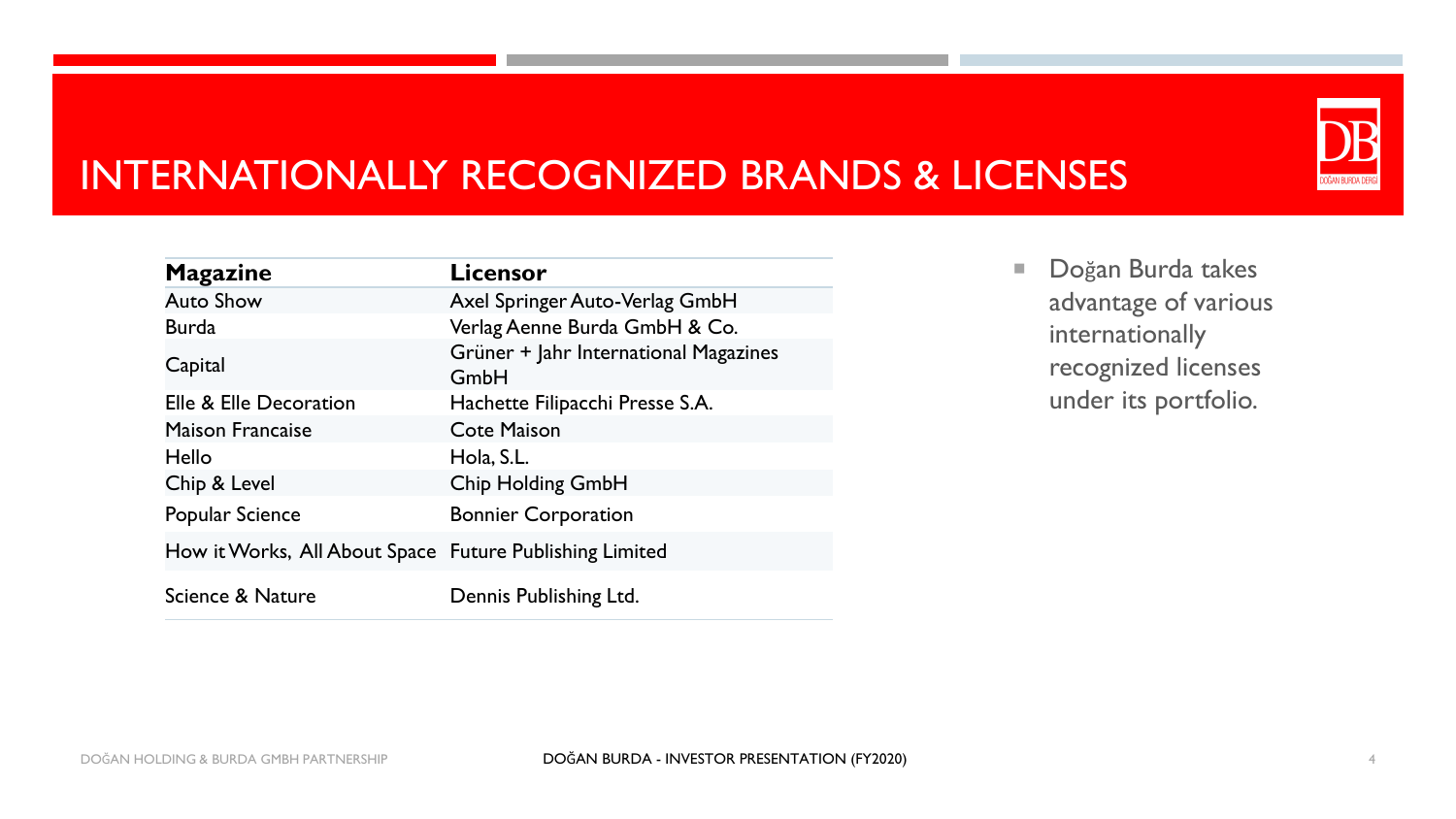# DİGİTAL ACTIVITIES





Continue to focus on digital activities; currently there are 28 brands' digital websites and/or tablet versions.

- The company continuously renew its magazine websites and relaunch if necessary
- **Telecommunication Company's mobile e-mag app started to be used as a new revenue channel:** 
	- The number of eMagazine downloads exceeds 260 K monthly on Dergilik
- Doğan Burda's websites has around 11,4 mn monthly UV in total.

Sources: Google Analytics , Dergilik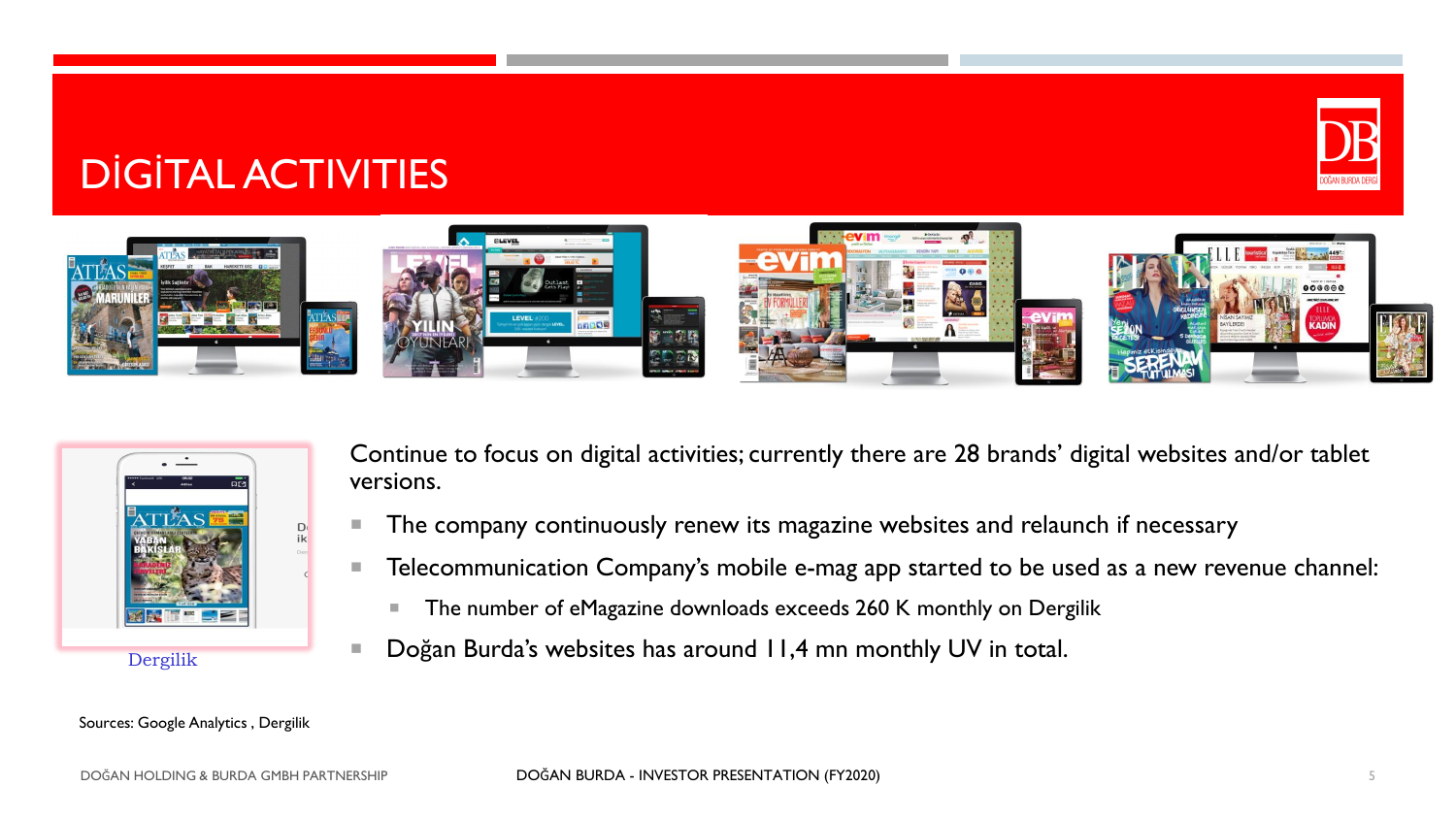# MILESTONES OF DOĞAN BURDA



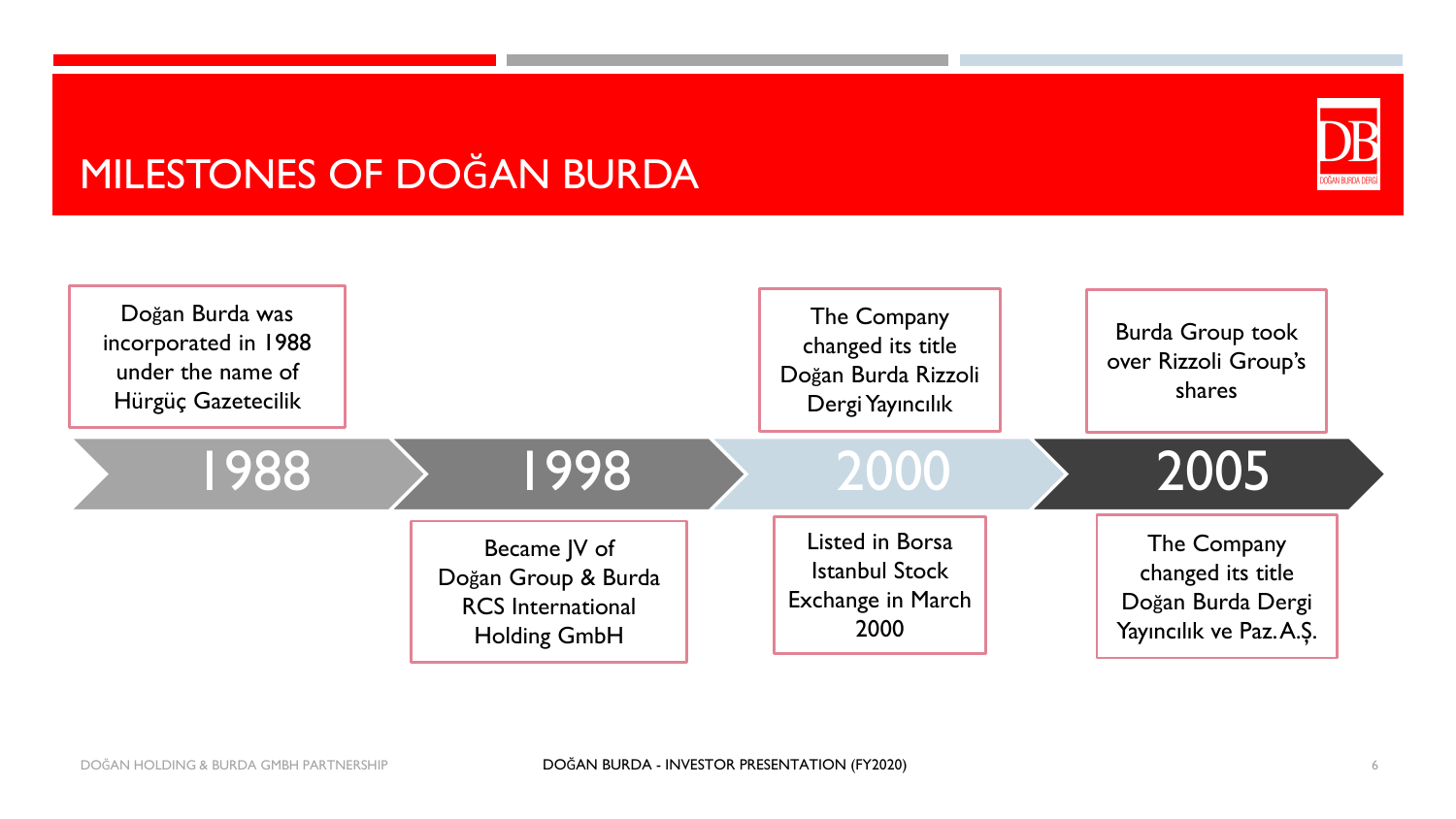# JV OF DOĞAN GROUP & BURDA GMBH





- Doğan Group, founded by Aydın Doğan, is one of the leading groups in Turkey with almost 60 years of experience.
- Doğan Group companies play a pioneering role in a wide range of sectors, which include the energy, industry, automotive marketing, financial services as well as media and tourism.
- Doğan Group has been adding significant value to the Turkish economy, fully integrated and 40 years of long-standing position in the sector, until May 16, 2018. On May 16, 2018, Doğan Holding sold all its shares in its major publishing and broadcasting assets, excluding its share in Doğan Burda<sup>1</sup>.

#### **Hubert Burda Media**

- Hubert Burda Media Group (HBM), a global player with an international reputation, is one of the largest corporations of Germany.
- A family enterprise with a history spanning over 100 years, Hubert Burda Media combines tradition and innovation. Today, the corporation is one of Germany's largest media companies with an international presence and a global reputation.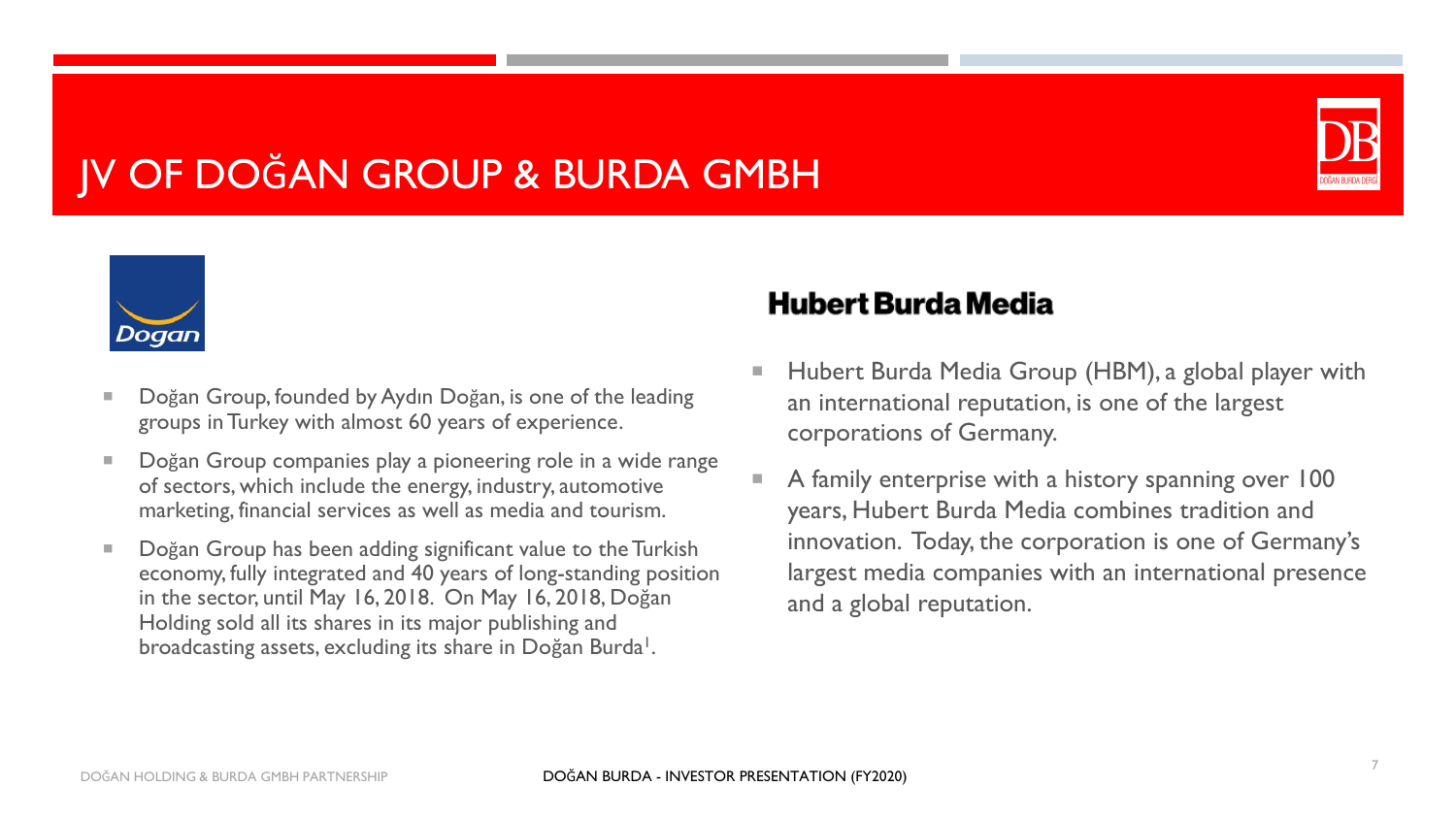# DOĞAN BURDA DERG

#### FINANCIAL SUMMARY

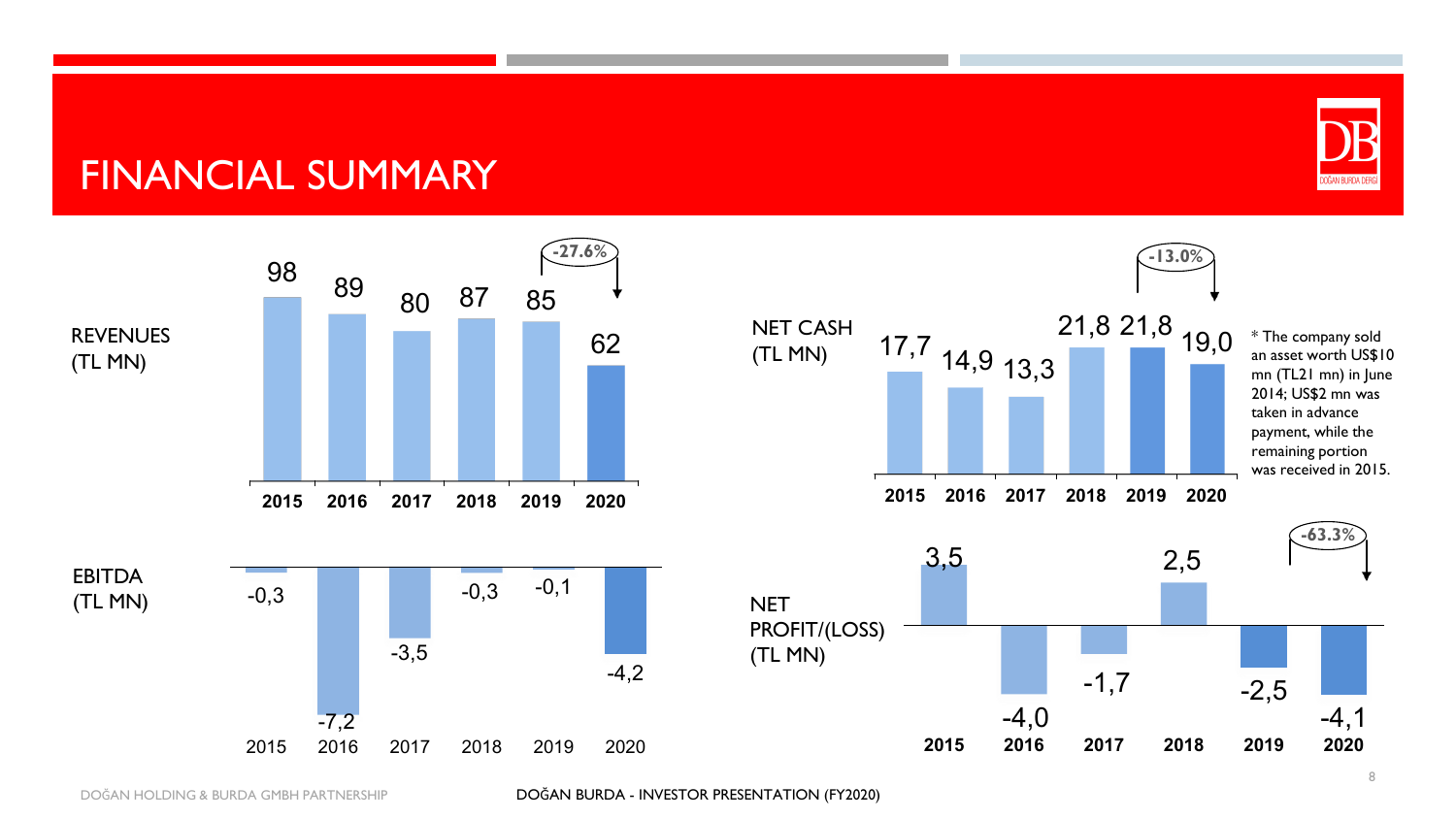

# DIVIDEND HISTORY & STOCK PERFORMANCE



- Doğan Burda has been trading on Borsa Istanbul since March 28, 2000 with a ticker <DOBUR>.
- Distributed dividend straight up until 2016, where the company generated net loss.

| <b>DOBUR</b>               |              | 08.03.21                |
|----------------------------|--------------|-------------------------|
| <b>Share Price</b>         |              | 18,90 TL                |
| # shares (mn)              |              | 19,6                    |
| TL/US\$                    |              | 7,51                    |
| <b>Market Cap.</b>         |              | 369,7 mn TL             |
|                            |              | 49,2 mn \$              |
| Free float (31.12.20)      |              | 19,87%                  |
| Avg. Daily Volume (3 mths) |              | 2.268.685 TL            |
| 52 week price (low - high) | 32,88 TL     | 2,43 TL                 |
| <b>Share Performance</b>   | <b>DOBUR</b> | <b>Rel. to BIST-100</b> |
| <b>Monthly</b>             | $-9,5%$      | $-9,2%$                 |
| <b>YTD*</b>                | $-15,8%$     | $-18,7%$                |
|                            |              |                         |

\* Year to date



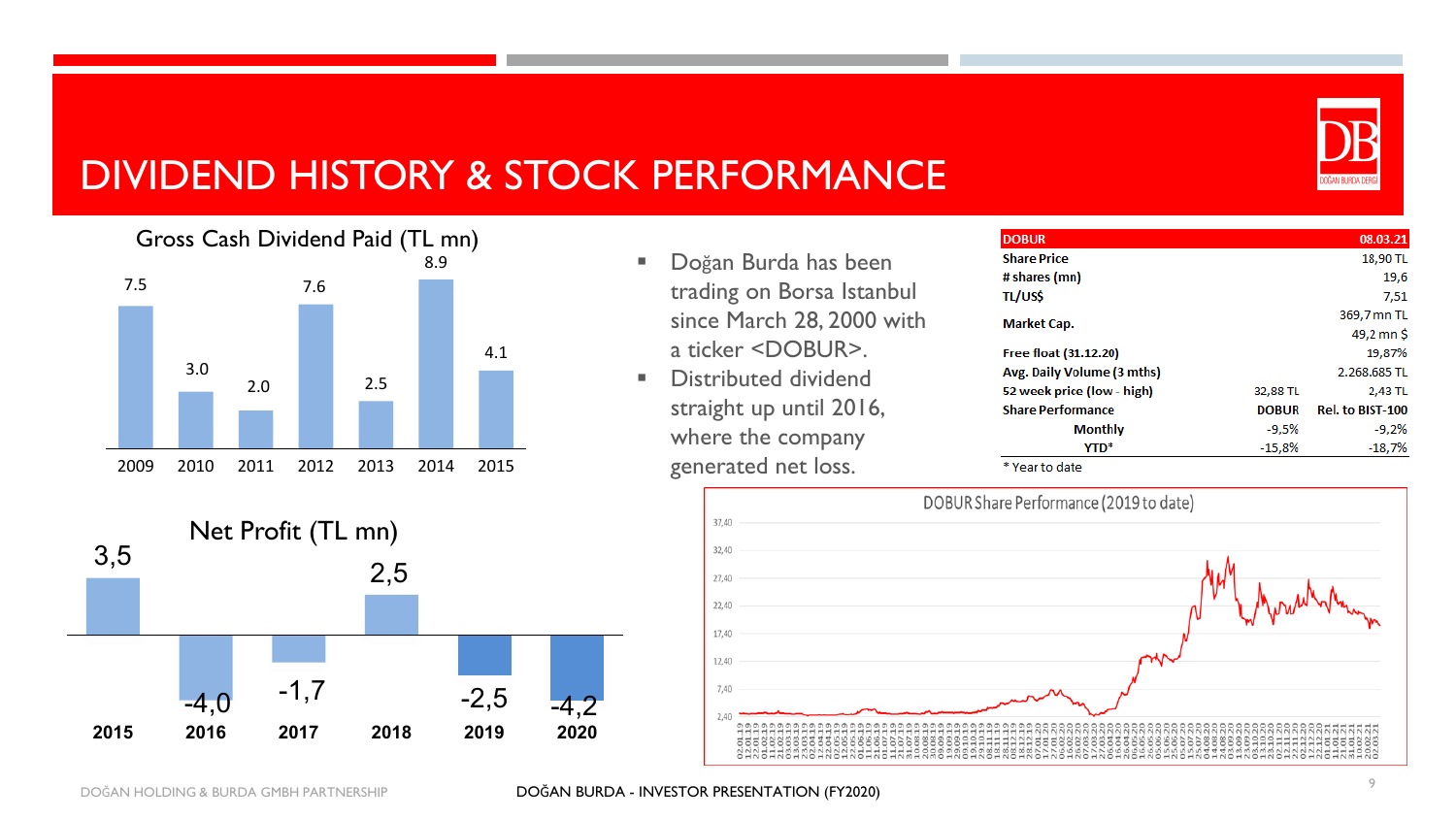# FINANCIAL REVIEW

FY2020 FINANCIALS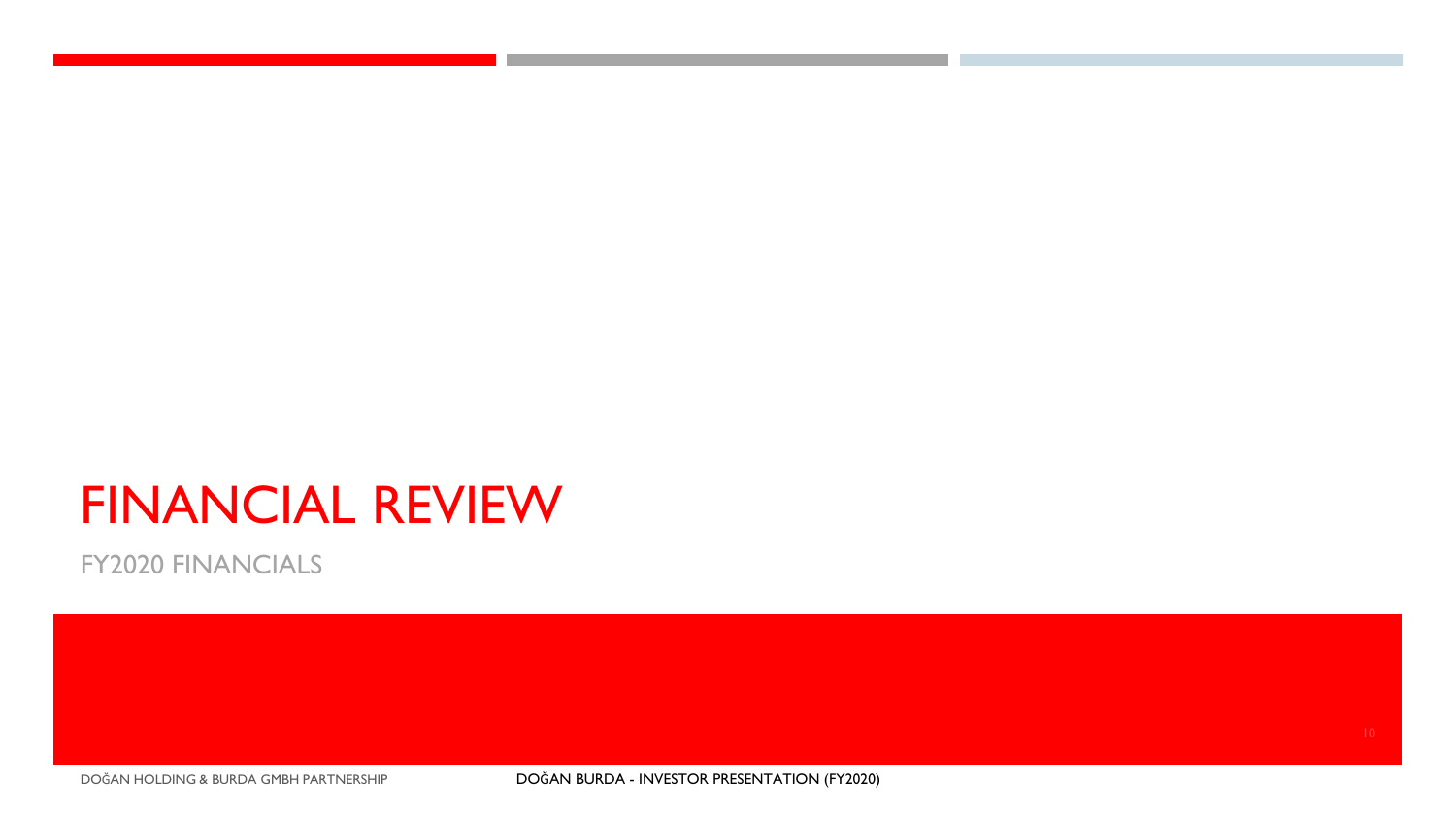# HIGHLIGHTS OF FY20

- Due to cancelled events and publications by reason of Covid-19, the revenues has decreased by 27.6% compared to FY19.
- The decrease on revenues due to Covid-19 has also resulted in TL -4.1 mn Loss.
- **The company maintained a net cash of TL 19.0 mn as** of FY2020.

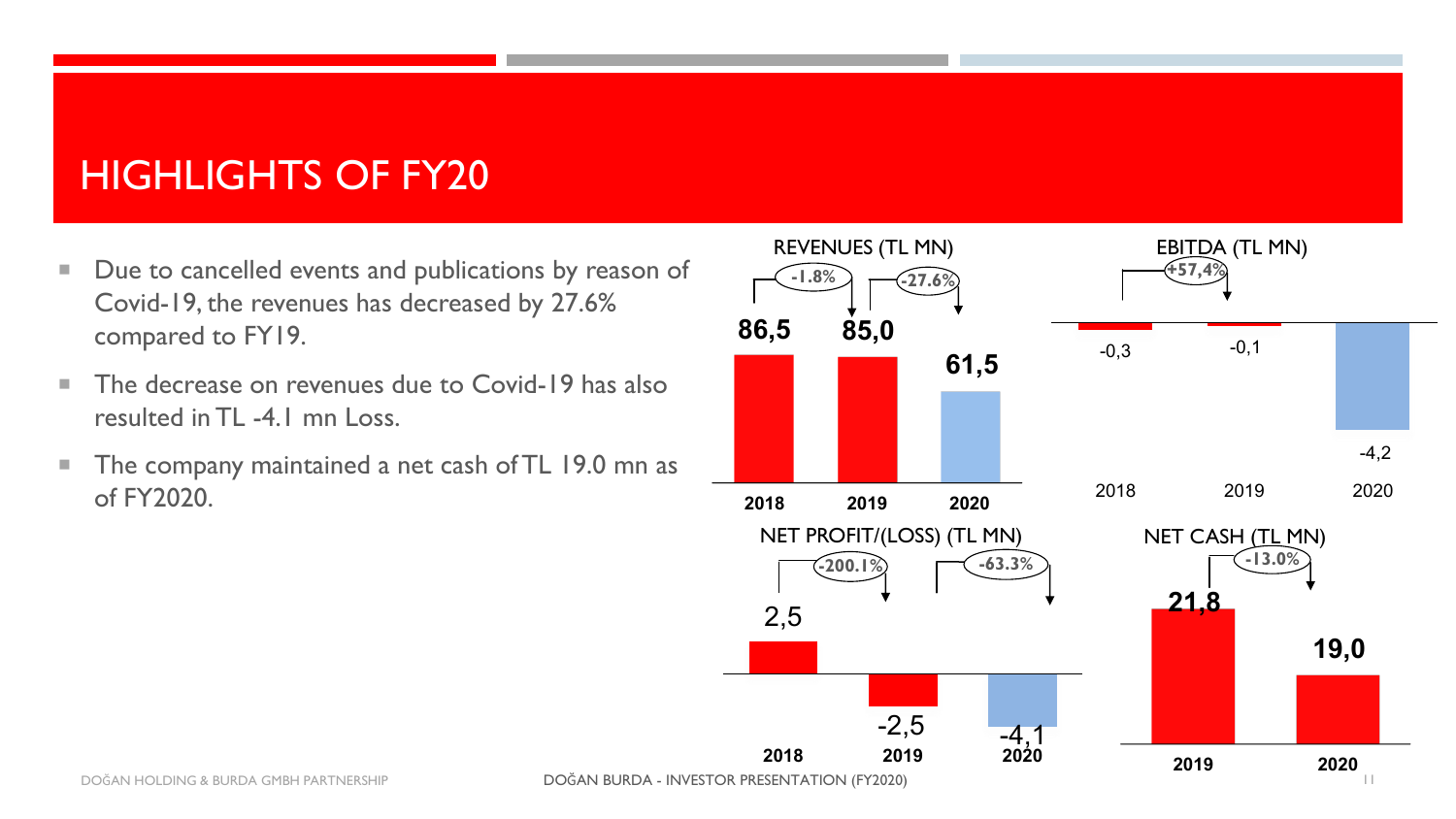# TURKISH MAGAZINE MARKET

- DB's ad revenues decreased by 30,3% in 2020 yoy depending on mainly postponed events by reason of Covid-19.
- DB's maintained its leadership position with 46% market share in circulation & circulation figures as in FY20.

![](_page_11_Figure_3.jpeg)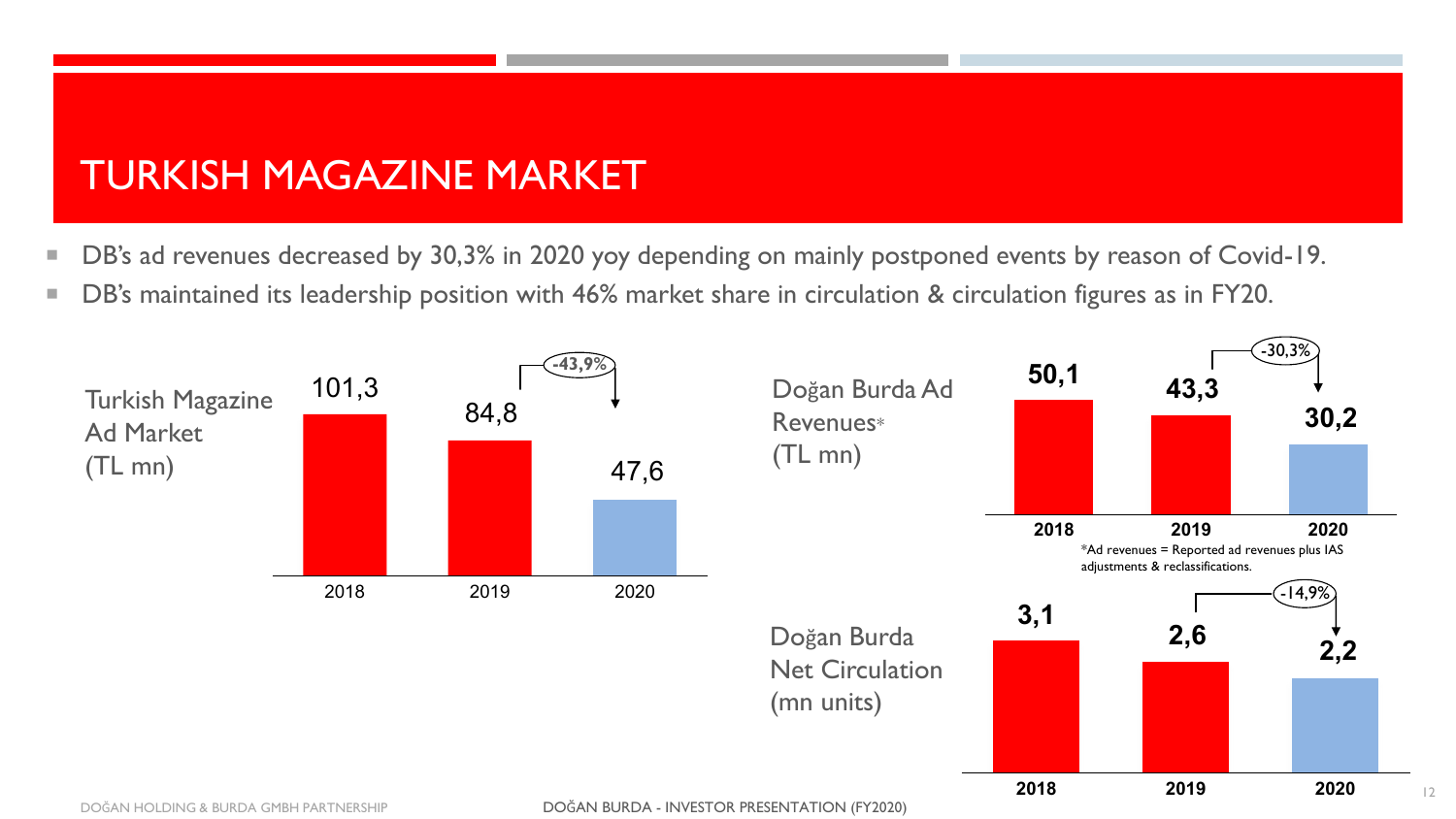![](_page_12_Picture_0.jpeg)

# DİGİTAL ACTIVITIES IN FY20

![](_page_12_Figure_2.jpeg)

- The number of eMagazine downloads is more than 260 K monthly on Dergilik
- **Formsante.com.tr and <https://ozelsayi.dbabone.com/> has been re-launched.**
- Burda sewing course channel was created on Youtube and reached 32.5 K subscribers <https://www.youtube.com/c/BurdaDergisiTR>
- Exclusive, Elle Beauty Box 6 and Elle Beauty Box Yves Rocher launched and sold out https://beautybox.elle.com.tr/. Elle Beauty Box 5, Elle Beauty Box 7, Elle Beauty Box 8 and Elle Beauty Box 9, Elele box and Lezzet Box are ongoing products for sale.
- $\blacksquare$  On web sites approximately 11,4 mn monthly unique visitors in total.

Sources: Google Analytics , Apple iTunes Connect, Dergilik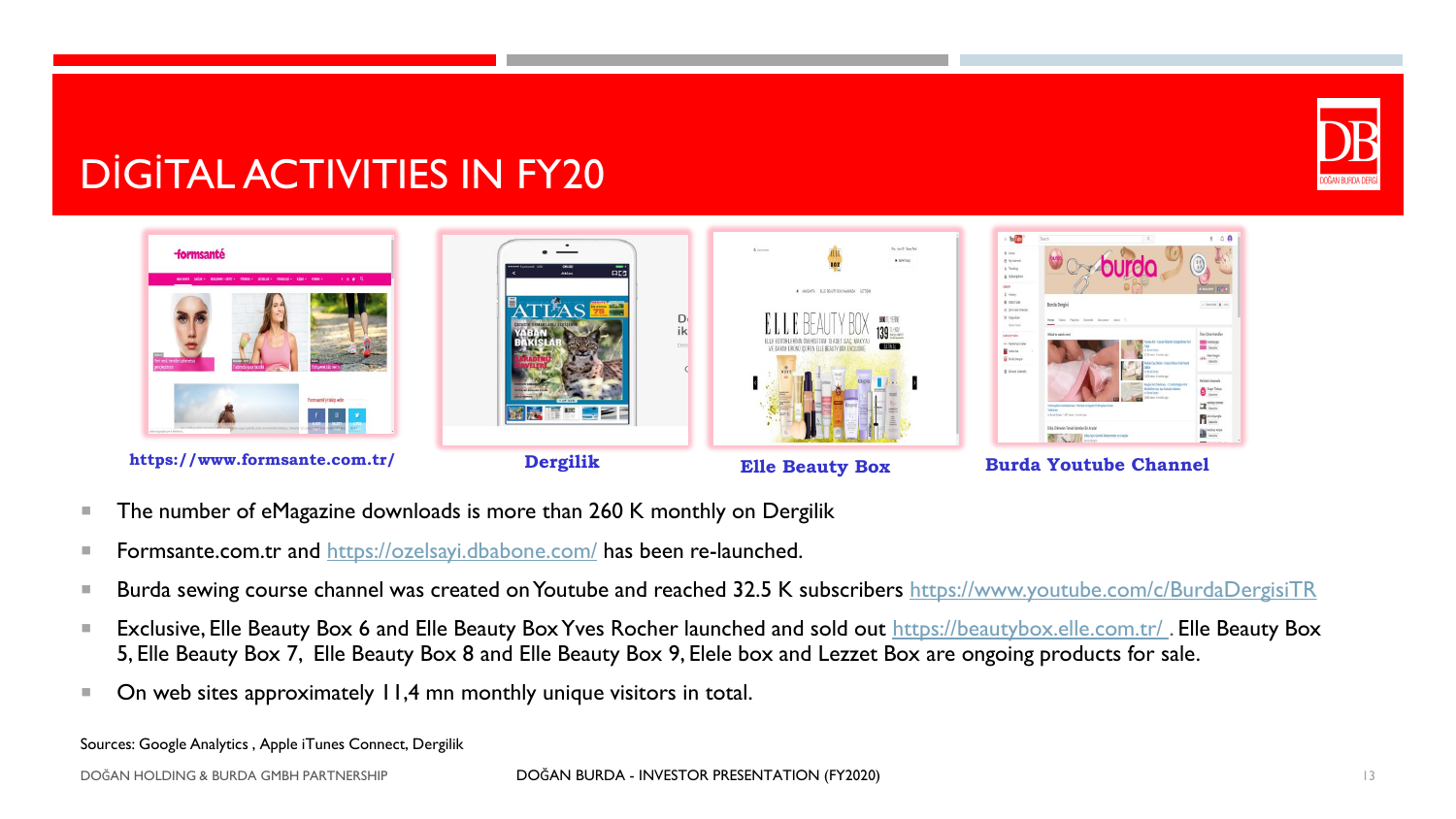## REVENUE & COST BREAKDOWN

- The revenue in FY20 is completed 27.6% at the behind of FY19. Depending on the cancelled events and publications by reason of Covid-19, ad sales and circulation sales decreased by 30.3% and 25.8% respectively.
- The decrease by 20.9% on COGS compared to FY19 is mainly due to the decrease on personnel expenses, raw material and printing costs.
- By %21.6 decrease on operating expenses compared to FY19 is mainly due to the decrease on advertising, events and promotion expenses.

| <b>Revenues (TL mn)</b>         | FY19   | <b>FY20</b> | Chg. YoY |
|---------------------------------|--------|-------------|----------|
| <b>Total Revenues</b>           | 84,98  | 61,55       | $-27,6%$ |
| <b>Advertising</b>              | 43,35  | 30,22       | $-30,3%$ |
| Circulation                     | 32,21  | 23,91       | $-25,8%$ |
| Other                           | 9,42   | 7,42        | $-21,2%$ |
| Cost of Goods Sold (-)          | 53,47  | 42,31       | $-20,9%$ |
| <b>Production Costs</b>         | 20,09  | 13,04       | $-35,1%$ |
| Depreciation                    | 2,72   | 2,98        | 9,7%     |
| <b>Other Costs</b>              | 30,67  | 26,29       | $-14,3%$ |
| <b>Gross Profit</b>             | 31,51  | 19,24       | $-38,9%$ |
| <b>Operating Expenses (-)</b>   | 36,30  | 28,45       | $-21,6%$ |
| Marketing, Sales & Distribution | 27,23  | 19,46       | $-28,5%$ |
| <b>General Administrative</b>   | 9,07   | 9.00        | $-0.8%$  |
| EBIT                            | $-4,8$ | $-9,2$      | 92,3%    |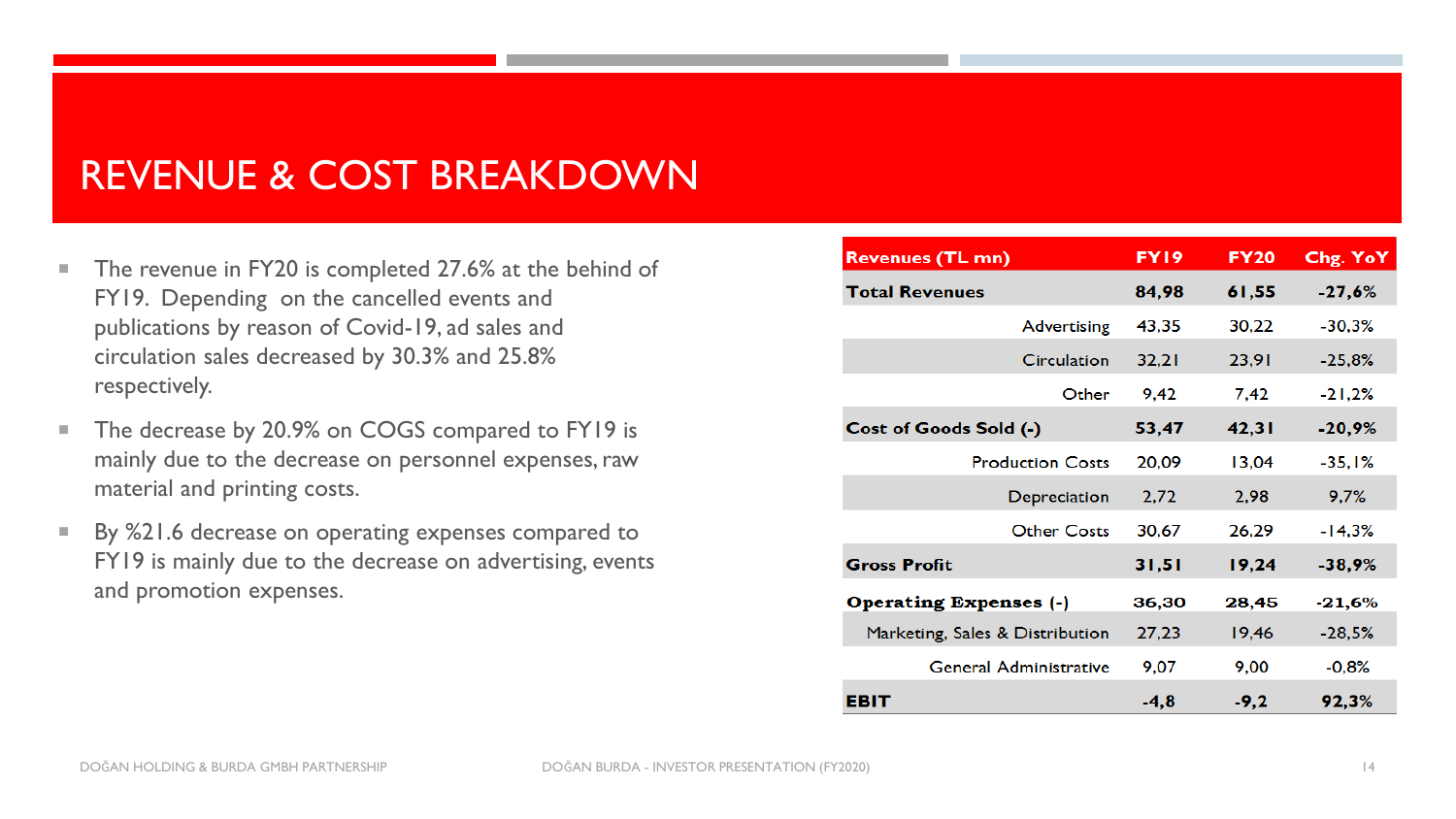# BALANCE SHEET SUMMARY

| in TL mn                    | Dec 31, 2019 | Dec 31, 2020 |
|-----------------------------|--------------|--------------|
| Cash & Cash Equivalents     | 21.8         | 19.0         |
| <b>Financial Debt</b>       | 0.5          |              |
| <b>Net Cash</b>             | 21.3         | 19.0         |
| <b>Total Assets</b>         | 59.4         | 49.1         |
| <b>Shareholders' Equity</b> | 21.9         | 17.2         |

■ Net cash position was TL19.0 mn as of FY2020-end; maintains sufficient liquidity cushion to meet any shortterm operational funding.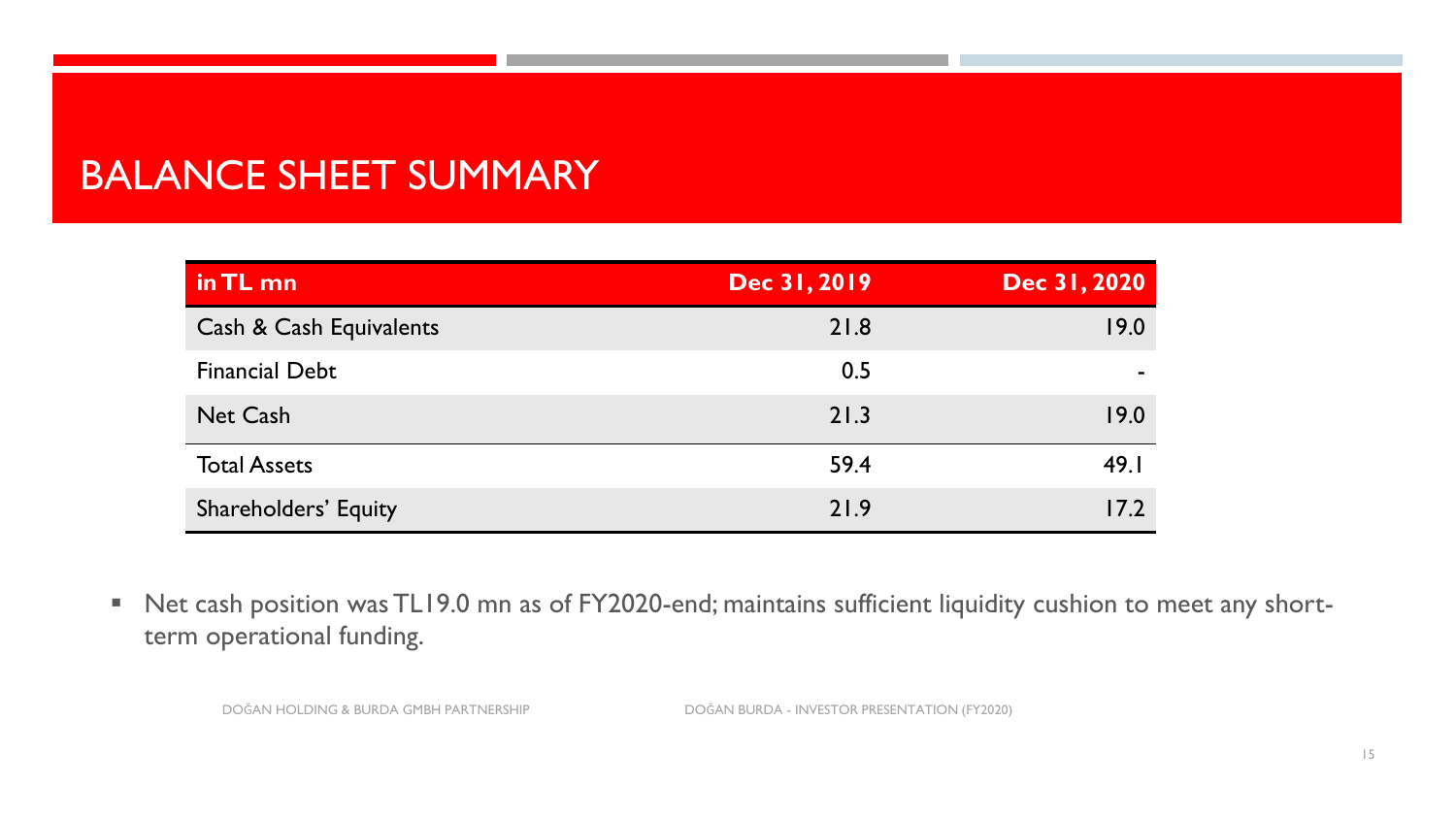## FURTHER STRATEGIES

![](_page_15_Figure_1.jpeg)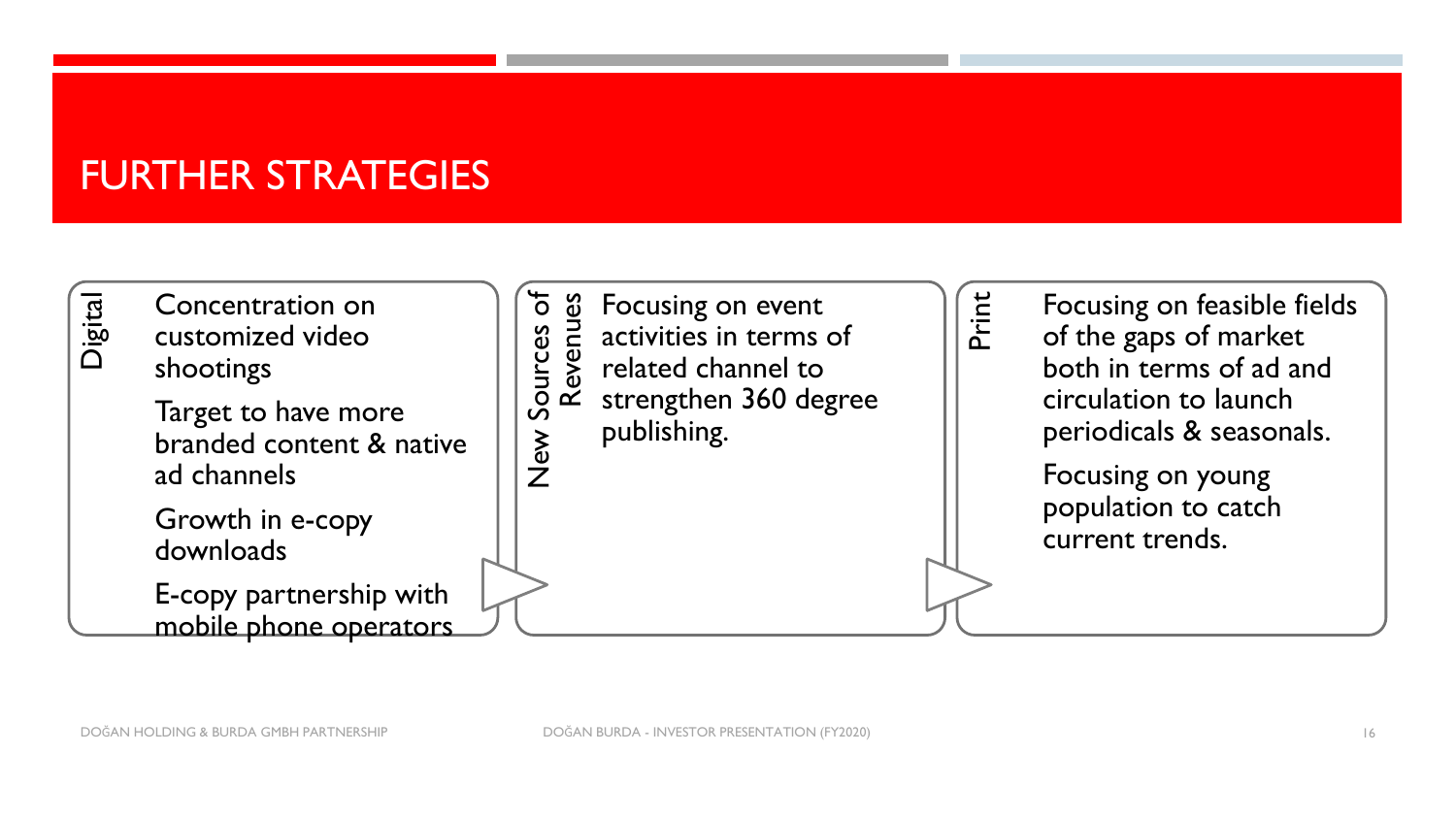## INCOME STATEMENT SUMMARY

■ Successfull FY20 results in terms of revenue and profitability.

| <b>Income Statement Summary (TL mn)</b>     | FY19    | <b>FY20</b> | $Ch.\%$  |
|---------------------------------------------|---------|-------------|----------|
| <b>Net Sales</b>                            | 84,98   | 61,55       | $-27,6%$ |
| Cost of Goods Sold (-)                      | 53,47   | 42,31       | $-20,9%$ |
| <b>Gross Profit</b>                         | 31,51   | 19,24       | $-38,9%$ |
| Operating Exp. (-)                          | 36,30   | 28,45       | $-21,6%$ |
| Operating Profit/(Loss)                     | (4,79)  | (9,22)      | 92,3%    |
| Other Operating Income/(Exp.)               | 3,86    | 4,77        | 23,5%    |
| Income/(Exp.) from Investing Activities     | 0,01    | 0,01        | 62,0%    |
| Operating Profit/(Loss) before Finance Exp. | (0, 92) | (4, 44)     | 379,8%   |
| Net Profit/(Loss)                           | (2, 48) | (4,05)      | 63,3%    |
| <b>EBITDA</b>                               | (0, 14) | (4,23)      | 2861,8%  |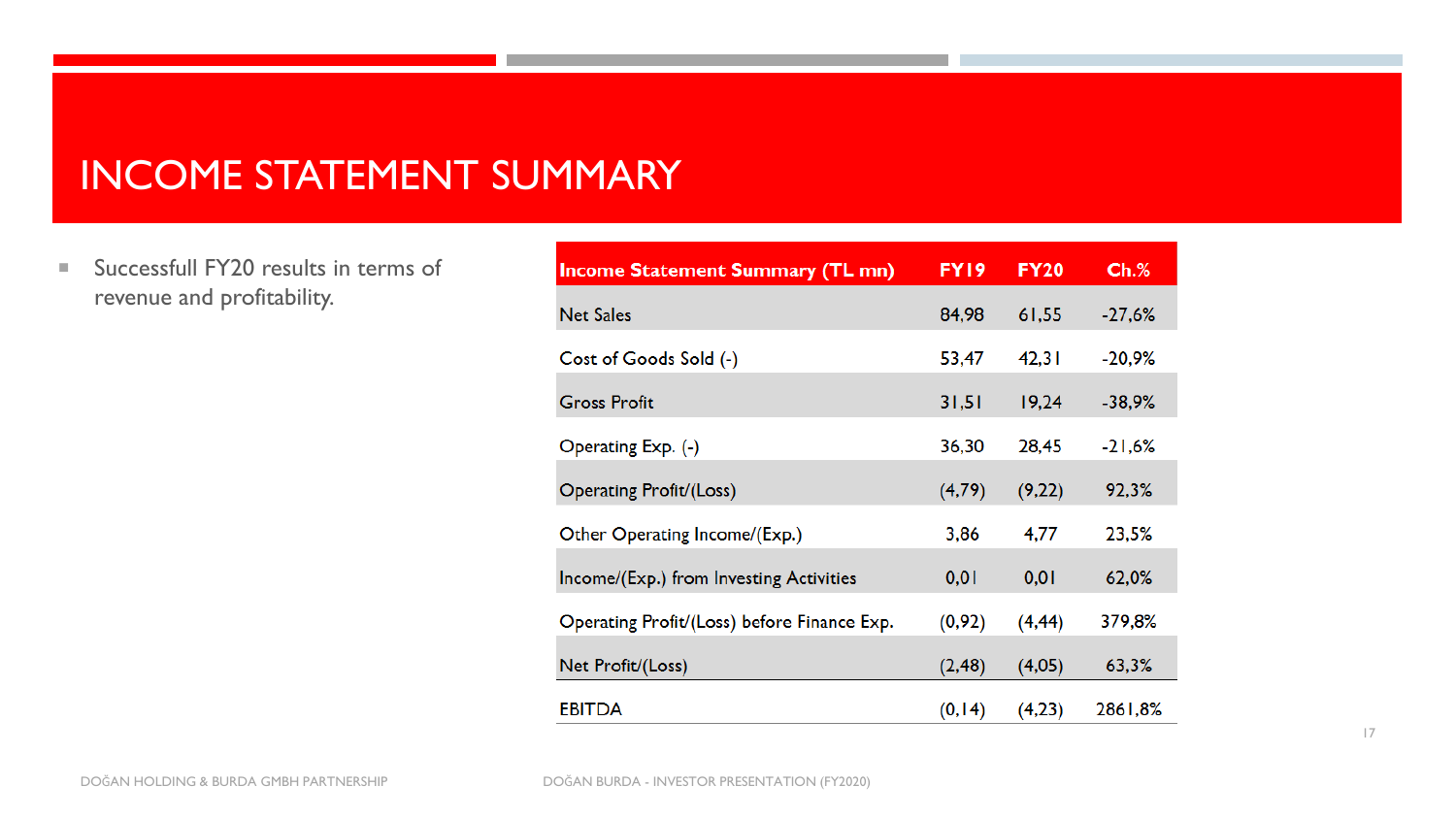# **NOTICE**

![](_page_17_Picture_1.jpeg)

Doğan Burda Dergi Yayıncılık ve Pazarlama A.Ş.("Doğan Burda") has prepared this Presentation (the "Presentation") for the sole purpose of providing information (the "Information") relating to Doğan Burda. This presentation includes information based on publicly available data and/or data provided by Doğan Burda and Doğan Şirketler Grubu Holding A.Ş. management gathered at the time of writing and are subject to change without notice. This Presentation and/or the Information is confidential and cannot be copied. disclosed or distributed to any person and is being provided to you solely for your information.

This Presentation and/or the Information do not constitute or form part of any offer or invitation to sell or issue, or any solicitation of any offer to purchase or subscribe for, any securities of Doğan Burda, nor shall it or any part of it nor the fact of its distribution form the basis of, or be relied on in connection with, any contract or investment decision. No reliance may be placed for any purposes whatsoever on the Information contained in this Presentation or on its completeness, accuracy or fairness. The Information in this Presentation is subject to verification, completion and change. No rebook or warranty is made by Doğan Burda or the Shareholders or any of their respective advisers or any of their representatives as to the accuracy or completeness of the Information and no liability is accepted by any such person for any such Information or opinion or for any loss howsoever arising from any use of this Presentation or the Information.

Investors and prospective investors in securities of any issuer mentioned herein are required to make their own independent investigations and appraisal of the business and financial condition of such company and the nature of the securities. Any decision to purchase securities in the context of a proposed offering of securities, if any, should be made solely on the basis of information contained in an offering circular published in relation to such an offering.

All statements other than statements of historical facts included in this Presentation, including, without limitation, those regarding our financial position, business strategy, plans and objectives of management for future operations (including development plans and objectives relating to our products), are forward-looking statements. Such forward-looking statements involve known and unknown risks, uncertainties and other factors which may cause our actual results, performance or achievements to be materially different from any future results, performance or achievements expressed or implied by such forward-looking statements. Such forward-looking statements are based on numerous assumptions regarding our present and future business strategies and the environment in which we will operate in the future. Further, certain forward-looking statements are based upon assumptions of future events which may not prove to be accurate. The forwardlooking statements in this Presentation speak only as at the date of this Presentation.